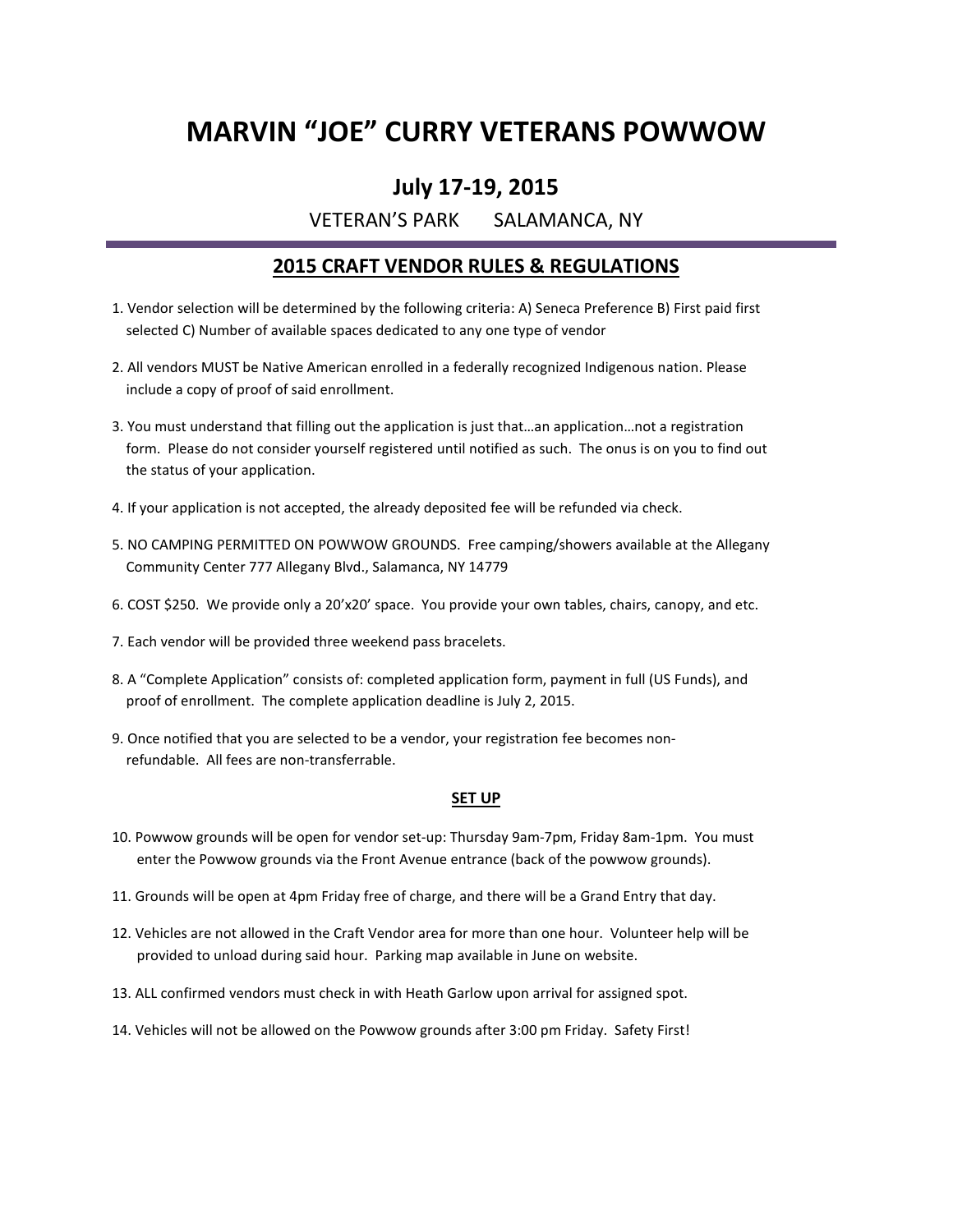#### **INTEGRITY**

- 15. Only quality Native American goods may be sold and must be labeled for integrity (e.g. no product may be sold from China or Mexico).
- 16. No tobacco, False Face, Snapping Turtle Rattles, or any item that is a part of any tribe's ceremonial or sacred event may be knowingly allowed to be sold as such.
- 17. Decisions regarding the vendor rules and regulations determined by the Powwow Committee are final.
- 18. Neither the Powwow committee, nor associated partners and/or affiliates are responsible for lost or stolen items, personal damages or personal injuries which may occur during the powwow.

\*\* See website for more information. www.senecapowwow.org \*\*